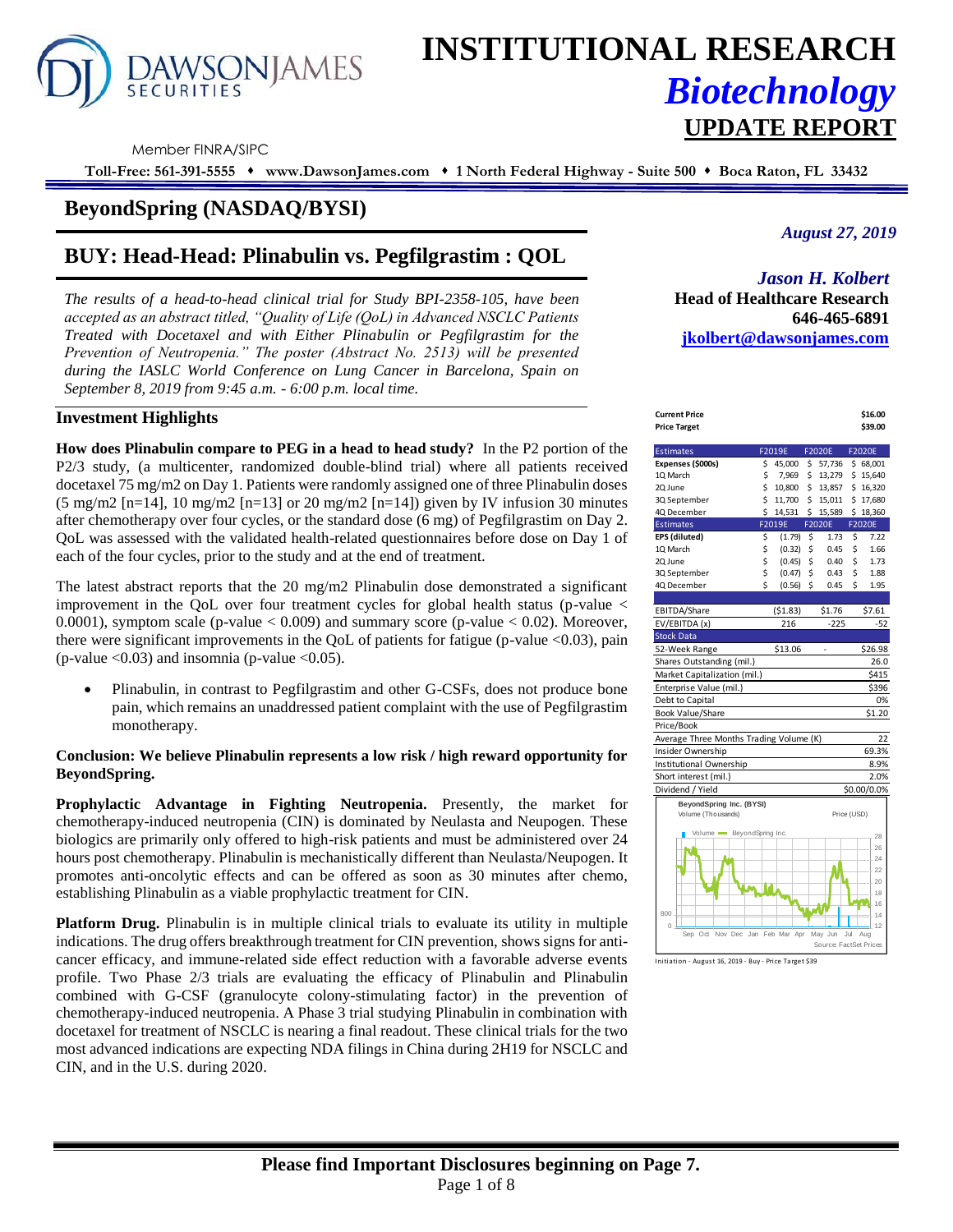

**Valuation.** Our therapeutic models for Plinabulin go out to the year 2030. For modeling purposes, we use a 30% risk rate (r) in our Free Cash Flow to the Firm (FCFF), discounted EPS and Some-Of-The-Parts (SOP) models. Our price target is derived from these three models, equally weighting and averaged to the nearest whole number. The result is a one year price target of \$39.00 per share.

**Risk to our thesis, include the following:** (1) clinical trial; (2) commercial; (3) employee; (4) financial; (5) intellectual property; (6) partnership; and (7) regulatory. We review these and other risks in the risk section of this report.

#### **Exhibit 1. Upcoming Catalysts for BeyondSpring Pharmaceuticals**

| <b>Product</b>       | Geography | <b>Indication</b>              | Event                                      | <b>Timeline</b> | Impact   |
|----------------------|-----------|--------------------------------|--------------------------------------------|-----------------|----------|
| Plinabulin           | China     | CIN Study 105                  | Phase 3 final readout and China NDA filing | 2H19            | $^{+++}$ |
| <b>Plinabulin</b>    | US        | CIN Study 105                  | Phase 3 final readout and U.S. NDA filing  | 2020            | $^{+++}$ |
| Plinabulin+G-CSF     | China     | CIN Study 106                  | Phase 2 final readout                      | 2H19            | $^{++}$  |
| Plinabulin+G-CSF     | US        | CIN Study 106                  | Phase 2 final readout                      | 2020            | $^{++}$  |
| Plinabulin+docetaxel | China     | NSCLC (2nd/3rd line) Study 103 | Phase 3 final readout and China NDA filing | 2H19            | $^{+++}$ |
| Plinabulin+docetaxel | US        | NSCLC (2nd/3rd line) Study 103 | Phase 3 final readout and China NDA filing | 2020            | $^{++}$  |

Stock Significance Scale: + of moderate importance; ++ higher level; +++ very important

*Source: Company reports and Dawson James forecasts*

#### **Exhibit 2. BeyondSpring Pipeline**

|                           | Program                                | <b>Indication</b>                                       | <b>Trial name</b>                   | <b>Preclinical</b> | Phase 1                                  | Phase 2                                           | Phase 3 | <b>Commercial</b><br>rights | <b>China NDA</b><br>filing | <b>U.S. NDA</b><br>filing |
|---------------------------|----------------------------------------|---------------------------------------------------------|-------------------------------------|--------------------|------------------------------------------|---------------------------------------------------|---------|-----------------------------|----------------------------|---------------------------|
|                           | Plinabulin + docetaxel                 | <b>NSCLC</b><br>(2 <sup>nd</sup> /3 <sup>rd</sup> line) | Study 103                           |                    |                                          | Phase 3 first interim data analysis completed     |         | Global <sup>1</sup>         | Q4 2019/<br>Q1 2020        | 2020                      |
| Late stage                | Plinabulin                             | <b>CIN</b>                                              | Study 105                           |                    |                                          | Phase 3 primary end point met at interim analysis |         | Global <sup>1</sup>         | Q4 2019/                   | 2020                      |
|                           | Plinabulin + pegfilgrastim             |                                                         | Study 106                           |                    | Phase 2 efficacy / safety end points met |                                                   |         |                             | Q1 2020                    |                           |
|                           | Plinabulin + nivolumab                 | <b>NSCLC</b><br>(2 <sup>nd</sup> /3 <sup>rd</sup> line) | Fred Hutch/Univ.<br>Washington/UCSD |                    |                                          |                                                   |         | Global <sup>1</sup>         |                            |                           |
| Investigator-initiated IO | Plinabulin + nivolumab +<br>ipilimumab | <b>SCLC</b>                                             | <b>Rutgers University</b>           |                    |                                          |                                                   |         | Global <sup>1</sup>         |                            |                           |
|                           | Plinabulin +<br>pembrolizumab + chemo  | <b>NSCLC</b><br>(1 <sup>st</sup> line)                  | <b>Johns Hopkins</b>                |                    |                                          |                                                   |         | Global <sup>1</sup>         |                            |                           |
|                           | <b>Ubiquitination platform</b>         | <b>Target KRAS</b>                                      | Univ. Washington<br>/NYU            |                    |                                          |                                                   |         | Global                      |                            |                           |
| Other oncology pipeline   | <b>BPI-002</b>                         | Oral CTLA-4<br>inhibitor                                |                                     |                    |                                          |                                                   |         | Global                      |                            |                           |
|                           | <b>BPI-003</b>                         | <b>IKK inhibitor</b>                                    |                                     |                    |                                          |                                                   |         | Global                      |                            |                           |
|                           | <b>BPI-004</b>                         | Neo-antigen<br>generator                                |                                     |                    |                                          |                                                   |         | Global                      |                            |                           |

Note: <sup>1</sup> We own global rights to Plinabulin in all countries except China. In China, we currently own a 60% interest in our Chinese subsidiary, Wanchun Bulin, which owns a 100% interest in Plinabulin. Wanchun Bulin has entered into definitive agreements for the sale of equity interests to certain investors, which are expected to close in the near term. Upon closing, it is expected that we would hold 57.14% of Wanchun Bulin.

*Source: BeyondSpring*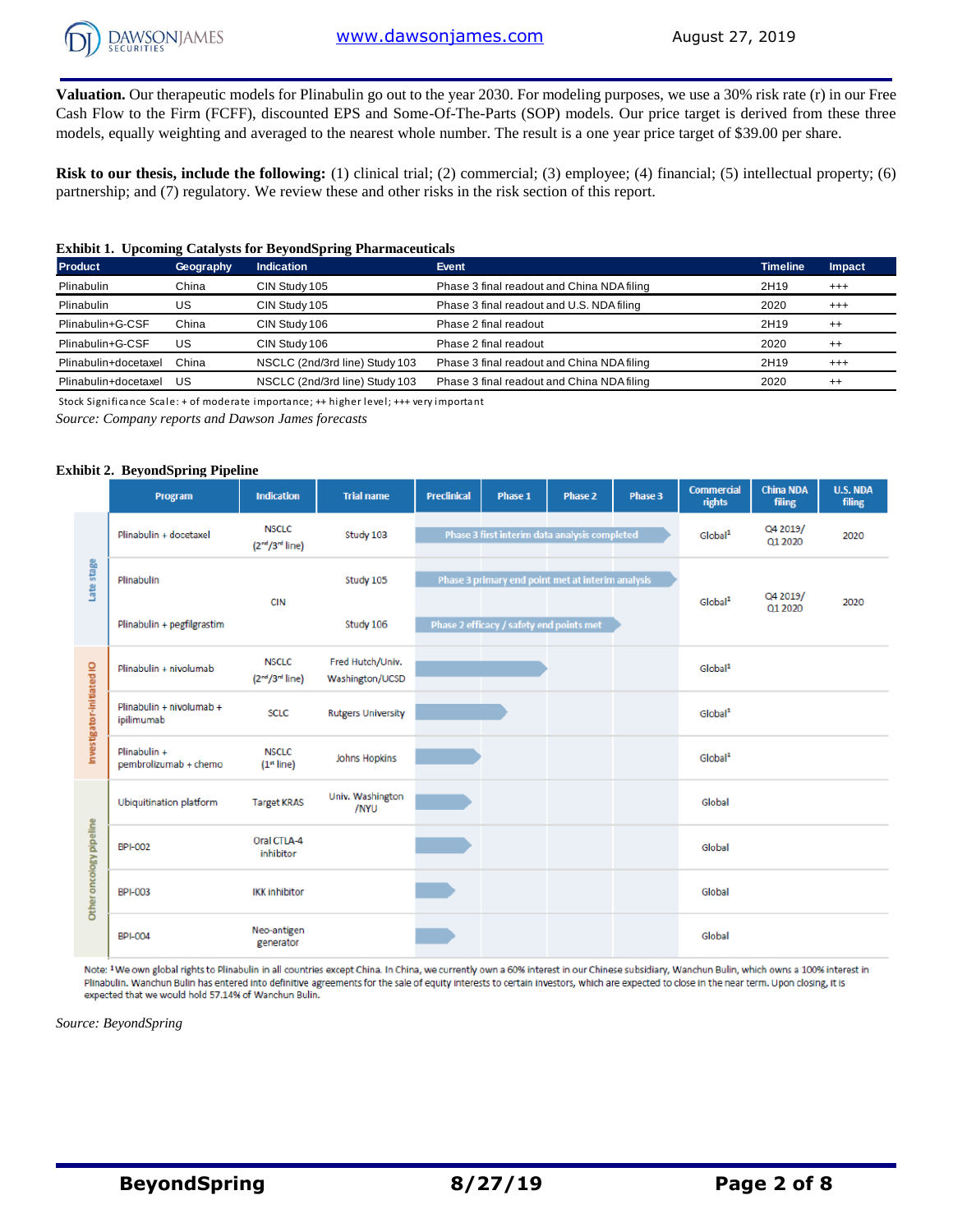

#### **MODELING ASSUMPTIONS**

- 1. We assume Plinabulin will receive approval for both CIN and NSCLC in 2020 in both the U.S. and China for conservatism.
- 2. Based on the clinical profile of Plinabulin, we assume it will capture 5% of the U.S. market for CIN and 8% of the total CIN treatment market in China, given the competitions from current SOC and biosimilars coming to the market. However, our estimates could be proven conservative.
- 3. We assume a \$20,000 annual cost of treatment in the U.S. with a 2% price increase. We also assume a significant price reduction in China with no price increase as we expect Plinabulin will be included in the National Reimbursement List.
- 4. Our therapeutic model has not yet factored in potential revenues from Plinabulin in combination with Nivolumab given it is still in the early development stage.

#### **Exhibit 3. Chemotherapy-Induced Neutropenia Market Model (U.S.)**

| <b>Exhibit 3. Chemotherapy-Induced Neutropenia Market Model (U.S.)</b> |         |           |               |           |                |                |            |           |           |           |               |         |
|------------------------------------------------------------------------|---------|-----------|---------------|-----------|----------------|----------------|------------|-----------|-----------|-----------|---------------|---------|
| 2nd/3rd Line NSCLC (US)                                                | 2019E   | 2020E     | 2021E         | 2022E     | 2023E          | 2024E          | 2025E      | 2026E     | 2027E     | 2028E     | 2029E         | 2030E   |
| Incidence of Lung Cancer (US)                                          | 224.731 | 225.854   | 226.983       | 228.118   | 229.259        | 230.405        | 231.557    | 232.715   | 233.879   | 235.048   | 236.223       | 237.404 |
| Number of Cases NSCLC (87%)                                            | 195,516 | 196.493   | 197.476       | 198.463   | 199.455        | 200.453        | 201.455    | 202.462   | 203,474   | 204.492   | 205.514       | 206,542 |
| Patients with second-line disease (80%)                                | 156,412 | 157.195   | 157.981       | 158,770   | 159.564        | 160.362        | 161.164    | 161.970   | 162.780   | 163.593   | 164.411       | 165.233 |
| Patients with measurable lesions (70%)                                 | 109,489 | 110.036   | 110,586       | 111.139   | 111.695        | 112.253        | 112.815    | 113,379   | 113,946   | 114.515   | 115,088       | 115,663 |
| Patients with EGFR wild-type (85%)                                     | 93.065  | 93.531    | 93.998        | 94.468    | 94.941         | 95.415         | 95.893     | 96.372    | 96.854    | 97.338    | 97.825        | 98,314  |
| <b>Market Share</b>                                                    |         | 1%        | 3%            | 5%        | 7%             | 8%             | 9%         | 10%       | 11%       | 11%       | 11%           | 11%     |
| Number of Patients Treated                                             |         | 935       | 2.820         | 4.723     | 6.646          | 7.633          | 8.630      | 9.637     | 10.654    | 10.707    | 10.761        | 10.815  |
| Cost of Treatment                                                      |         | 25,000 \$ | 25,500 \$     | 26.010 \$ | 26.530 \$      | 27.061<br>- \$ | 27.602 \$  | 28.154 \$ | 28.717 \$ | 29.291 \$ | 29.877<br>- S | 30.475  |
| Increase in Price                                                      |         | 2%        | 2%            | 2%        | 2%             | 2%             | 2%         | 2%        | 2%        | 2%        | 2%            | 2%      |
| Revenues ('000)                                                        |         | 23,383    | 71,909        | 122.856   | 176,316        | 206,561        | 238.214    | 271.326   | 305.950   | 313,630   | 321.502       | 329,571 |
| Risk adjustment                                                        |         | 0%        | 0%            | 0%        | 0%             | 0%             | 0%         | 0%        | 0%        | 0%        | 0%            | 0%      |
| <b>Total Revenue ('000)</b>                                            |         | 23.383 \$ | 71.909<br>- 5 | 122.856   | 176.316<br>- 5 | 206.561        | 238.214 \$ | 271.326   | 305.950   | 313.630   | 321.502       | 329,571 |
|                                                                        |         |           |               |           |                |                |            |           |           |           |               |         |

*Source: Dawson James estimates*

#### **Exhibit 4. Chemotherapy-Induced Neutropenia Market Model (China)**

| Source: Dawson James estimates                                          |         |           |            |           |             |                |           |           |                 |           |           |         |
|-------------------------------------------------------------------------|---------|-----------|------------|-----------|-------------|----------------|-----------|-----------|-----------------|-----------|-----------|---------|
|                                                                         |         |           |            |           |             |                |           |           |                 |           |           |         |
|                                                                         |         |           |            |           |             |                |           |           |                 |           |           |         |
| <b>Exhibit 4. Chemotherapy-Induced Neutropenia Market Model (China)</b> |         |           |            |           |             |                |           |           |                 |           |           |         |
| <b>Chemotherapy-Induced Neutropenia (US)</b>                            |         | 2020E     | 2021E      | 2022E     | 2023E       | 2024E          | 2025E     |           | 2027E           | 2028E     |           |         |
|                                                                         | 2019E   |           |            |           |             |                |           | 2026E     |                 |           | 2029E     | 2030E   |
| Patients receiving chemotharapy in the U.S.                             | 656,516 | 659.799   | 663,098    | 666.413   | 669.745     | 673.094        | 676,460   | 679.842   | 683.241         | 686,657   | 690.091   | 693,541 |
| Increase in Incidence                                                   | 1%      | 1%        | 1%         | 1%        | 1%          | 1%             | 1%        | 1%        | 1%              | 1%        | 1%        | 1%      |
| High/Moderate Risk of Neutropenia (90%)                                 | 590.865 | 593.819   | 596.788    | 599,772   | 602.771     | 605.785        | 608.814   | 611.858   | 614.917         | 617.992   | 621.082   | 624.187 |
| <b>Market Share</b>                                                     |         | 0.5%      | 1%         | 1.5%      | 2%          | 2.5%           | 3%        | 4%        | 5%              | 5%        | 5%        | 5%      |
| Number of Patients Treated                                              |         | 2.969     | 5.968      | 8.997     | 12.055      | 15.145         | 18.264    | 24.474    | 30.746          | 30,900    | 31,054    | 31,209  |
| Cost of Treatment                                                       |         | 20,000 \$ | 20.400 \$  | 20.808 \$ | $21.224$ \$ | 21.649<br>- \$ | 22.082 \$ | 22.523 \$ | 22.974 \$       | 23.433 \$ | 23.902 \$ | 24,380  |
| Increase in Price                                                       |         | 2%        | 2%         | 2%        | 2%          | 2%             | 2%        | 2%        | 2%              | 2%        | 2%        | 2%      |
| Revenues ('000)                                                         |         | 59.382    | 121.745    | 187.201   | 255,866     | 327.860        | 403.308   | 551.241   | 706.346         | 724.076   | 742.250   | 760,880 |
| Risk adjustment                                                         |         | 0%        | 0%         | 0%        | 0%          | 0%             | 0%        | 0%        | 0%              | 0%        | 0%        | 0%      |
| <b>Total Revenue ('000)</b>                                             |         | 59.382    | 121.745 \$ | 187.201   | 255.866     | 327.860        | 403.308   | 551.241   | 706.346<br>- 55 | 724.076   | 742.250   | 760,880 |
|                                                                         |         |           |            |           |             |                |           |           |                 |           |           |         |

*Source: Dawson James estimates*

#### **Exhibit 5. NSCLC Market Model (U.S.)**

| <b>Exhibit 5. NSCLC Market Model (U.S.)</b> |         |          |         |     |         |           |         |     |           |                 |            |            |           |      |           |
|---------------------------------------------|---------|----------|---------|-----|---------|-----------|---------|-----|-----------|-----------------|------------|------------|-----------|------|-----------|
| <b>NSCLC (China)</b>                        | 2019E   | 2020E    | 2021E   |     | 2022E   | 2023E     | 2024E   |     | 2025E     | 2026E           | 2027E      | 2028E      | 2029E     |      | 2030E     |
| Patients with lung cancer in China          | 831.765 | 858.381  | 885,849 |     | 914.197 | 943.451   | 973.641 |     | 1.004.798 | 1.036.951       | 1.070.134  | 1.104.378  | 1.139.718 |      | 1,176,189 |
| Number of Cases NSCLC (80%)                 | 665.412 | 686,705  | 708,679 |     | 731.357 | 754.761   | 778,913 |     | 803.838   | 829.561         | 856.107    | 883.502    | 911.774   |      | 940.951   |
| Patients with second-line disease (80%)     | 532,329 | 549,364  | 566,944 |     | 585.086 | 603,809   | 623,130 |     | 643.071   | 663,649         | 684,886    | 706.802    | 729,420   |      | 752.761   |
| Patients with measurable lesions (70%)      | 372.631 | 384.555  | 396.861 |     | 409.560 | 422.666   | 436.191 |     | 450.149   | 464.554         | 479,420    | 494.761    | 510.594   |      | 526,933   |
| EGFR Wild Type (70%)                        | 260,841 | 269,188  | 277,802 |     | 286,692 | 295,866   | 305,334 |     | 315,105   | 325.188         | 335,594    | 346,333    | 357,416   |      | 368,853   |
| <b>Market Share</b>                         |         | 1%       | 4%      |     | 5%      | 6%        | 7%      |     | 8%        | 9%              | 10%        | 10%        | 10%       |      | 10%       |
| Number of Patients Treated                  |         | 2.692    | 11.112  |     | 14.335  | 17.752    | 21.373  |     | 25.208    | 29.267          | 33.559     | 34.633     | 35.742    |      | 36,885    |
| Cost of Treatment                           |         | 6,000 \$ | 6.000 S |     | 6.000 S | 6.000 S   | 6.000 S |     | 6.000 S   | 6.000 \$        | 6.000 S    | 6.000 S    | 6.000 S   |      | 6,000     |
| Revenues ('000)                             |         | 16,151   | 66.673  |     | 86,008  | 106.512   | 128,240 |     | 151.250   | 175,601         | 201.356    | 207.800    | 214,449   |      | 221,312   |
| 60% Ownership Interest                      |         | 9,691    | 40.004  |     | 51.605  | 63.907    | 76.944  |     | 90,750    | 105.361         | 120,814    | 124.680    | 128,670   |      | 132.787   |
| Risk adjustment                             |         | 0%       | 0%      |     | 0%      | 0%        | 0%      |     | 0%        | 0%              | 0%         | 0%         | 0%        |      | 0%        |
| Total Revenue ('000)                        |         | 9.691 S  | 40,004  | - S | 51.605  | 63,907 \$ | 76.944  | - S | 90.750 \$ | 105,361<br>- 55 | 120.814 \$ | 124,680 \$ | 128,670   | - 55 | 132,787   |
|                                             |         |          |         |     |         |           |         |     |           |                 |            |            |           |      |           |

#### **Exhibit 6. NSCLC Market Model (China)**

| Source: Dawson James estimates               |           |           |               |           |           |           |            |           |            |               |           |           |
|----------------------------------------------|-----------|-----------|---------------|-----------|-----------|-----------|------------|-----------|------------|---------------|-----------|-----------|
| <b>Exhibit 6. NSCLC Market Model (China)</b> |           |           |               |           |           |           |            |           |            |               |           |           |
| Incidence of cancer in China                 | 4.378.269 | 4.422.052 | 4.466.272     | 4.510.935 | 4.556.044 | 4,601,605 | 4.647.621  | 4.694.097 | 4.741.038  | 4.788.449     | 4,836,333 | 4,884,696 |
| Increase in Incidence                        | 1%        | 1%        | 1%            | 1%        | 1%        | $1\%$     | 1%         | $1\%$     | 1%         | 1%            | $1\%$     | 1%        |
| Patients Undergoing Chemotherapy (25%)       | .094.567  | 1.105.513 | 1.116.568     | 1.127.734 | 1.139.011 | 1.150.401 | 1.161.905  | 1,173,524 | 1,185,260  | 1.197.112     | 1,209,083 | 1.221.174 |
| High/Moderate Risk of Neutropenia (90%)      | 985.111   | 994.962   | 1.004.911     | 1.014.960 | 1.025.110 | 1,035,361 | 1.045.715  | 1.056.172 | 1.066.734  | 1.077.401     | 1.088.175 | 1,099,057 |
| <b>Market Share</b>                          |           | 0.5%      | 2%            | 3%        | 4%        | 5%        | 6%         | 7%        | 8%         | 8%            | 8%        | 8%        |
| Number of Patients Treated                   |           | 4.975     | 20.098        | 30.449    | 41.004    | 51.768    | 62.743     | 73.932    | 85,339     | 86.192        | 87.054    | 87,925    |
| Cost of Treatment                            |           | 6,000 \$  | 6,000 \$      | 6,000 \$  | 6,000 \$  | 6,000 \$  | 6.000 \$   | 6,000 \$  | $6,000$ \$ | 6,000 \$      | 6,000 \$  | 6,000     |
| Revenues ('000)                              |           | 29,849    | 120,589       | 182.693   | 246.026   | 310,608   | 376,457    | 443,592   | 512,032    | 517,152       | 522,324   | 527,547   |
| 60% Ownership Interest                       |           | 17,909    | 72.354        | 109,616   | 147.616   | 186,365   | 225.874    | 266,155   | 307.219    | 310,291       | 313,394   | 316,528   |
| Risk adjustment                              |           | 0%        | 0%            | 0%        | 0%        | 0%        | 0%         | 0%        | 0%         | 0%            | 0%        | $0\%$     |
| <b>Total Revenue ('000)</b>                  |           | 17,909    | 72.354<br>- 9 | 109.616   | 147.616   | 186,365   | 225.874 \$ | 266.155   | 307.219    | 310.291<br>-5 | 313,394   | 316,528   |
|                                              |           |           |               |           |           |           |            |           |            |               |           |           |

*Source: Dawson James estimates*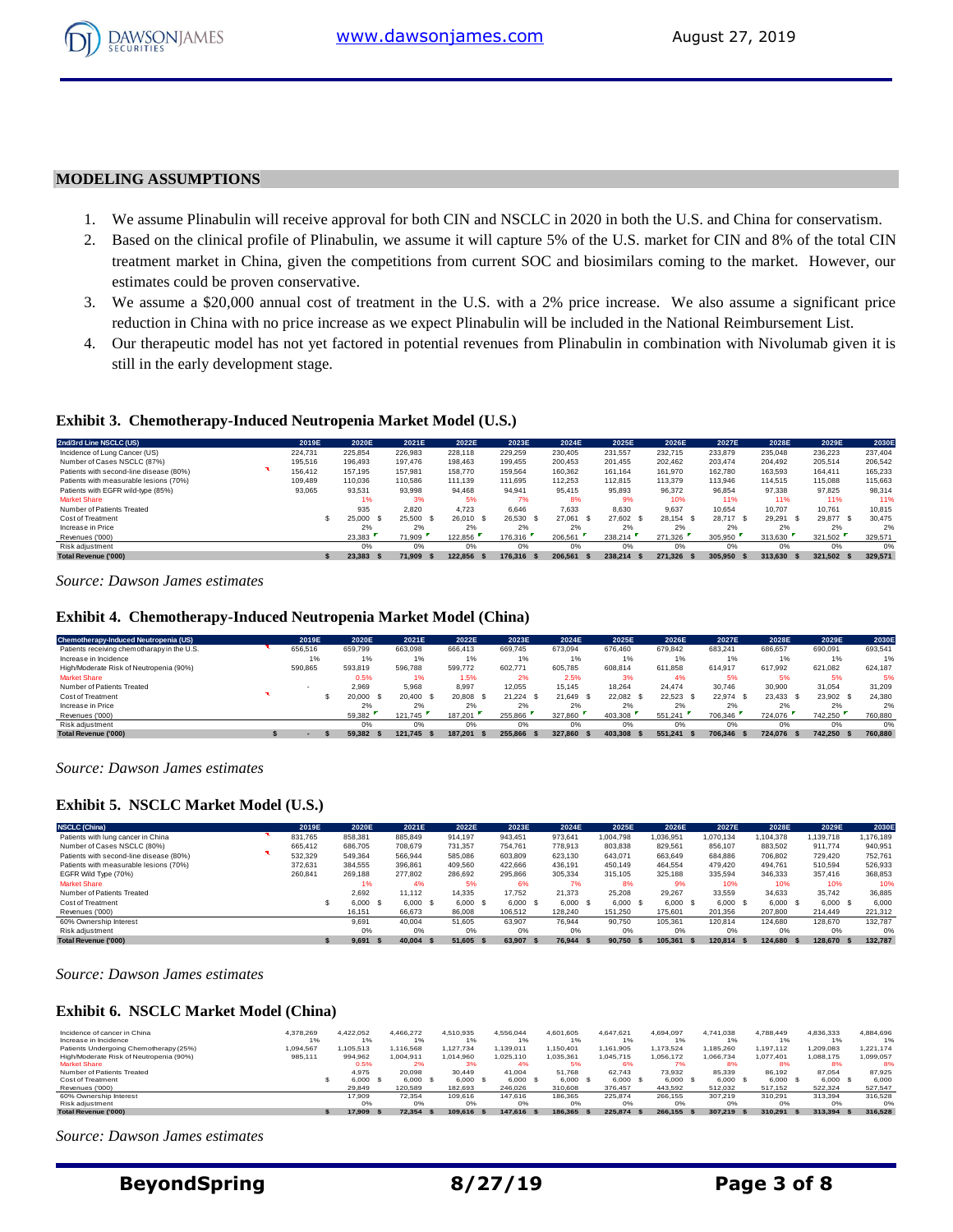**Valuation.** Our therapeutic model assumes Plinabulin launches in both the U.S. and China in 2020. We assume modest market share numbers, but these could prove to be conservative. We apply a 30% discount rate (r) in our FCFF, discounted EPS and sum-of-the-parts (SOP) models. For cash flow positive companies with high visible earnings we typically use 10% but for companies dependent on one product, not yet approved, we use the higher rate, 30%. Our three valuation models are equal weighted and averaged and rounded to the nearest whole number to derive our \$39.00 price target. **A** we use the high derive our \$39.0<br> **Average** 39<br> **Average** 39<br> **Algorithment** 

#### **Exhibit 7. Free Cash Flow Model.**

Flow Model.<br>  $\frac{\text{Average}}{\text{Price Target}} = \frac{39}{2020}$ Year 2020

|                                        | Average                     | ುಶ         |           |        |         |         |         |         |         |           |           |           |           |           |
|----------------------------------------|-----------------------------|------------|-----------|--------|---------|---------|---------|---------|---------|-----------|-----------|-----------|-----------|-----------|
|                                        | Price Target<br>Year        | 54<br>2020 |           |        |         |         |         |         |         |           |           |           |           |           |
| DCF Valuation Using FCF (mln):         |                             |            |           |        |         |         |         |         |         |           |           |           |           |           |
| units ('000)                           |                             |            | 2019E     | 2020E  | 2021E   | 2022E   | 2023E   | 2024E   | 2025E   | 2026E     | 2027E     | 2028E     | 2029E     | 2030E     |
| EBIT                                   |                             |            | (45,000)  | 52,628 | 238,010 | 390,380 | 544,932 | 683,390 | 827,590 | 1,039,751 | 1,261,181 | 1,290,093 | 1,319,709 | 1,350,047 |
| Tax Rate                               |                             |            | 0%        | 2%     | 5%      | 5%      | 10%     | 18%     | 28%     | 29%       | 30%       | 32%       | 32%       | 32%       |
| EBIT (1-t)                             |                             |            | (45,000)  | 51,576 | 226,109 | 370,861 | 490,439 | 560,380 | 595,865 | 738,223   | 882,827   | 877,263   | 897,402   | 918,032   |
| CapEx                                  |                             |            | (92)      | (101)  | (111)   | (122)   | (135)   | (148)   | (163)   | (179)     | (197)     | (9)       | (57)      | (194)     |
| Depreciation                           |                             |            | 46        | 55     | 66      | 80      | 96      | 115     | 138     | 165       | 198       | 119       | 97        | 163       |
| Change in NWC                          |                             |            |           |        |         |         |         |         |         |           |           |           |           |           |
| <b>FCF</b>                             |                             |            | (45, 046) | 51,530 | 226,064 | 370,818 | 490,400 | 560,346 | 595,840 | 738,209   | 882,828   | 877,373   | 897,442   | 918,001   |
| PV of FCF                              |                             |            | (58, 560) | 51,530 | 173,896 | 219,419 | 223,213 | 196,193 | 160,477 | 152,939   | 140,693   | 107,557   | 84,628    | 66,590    |
| Discount Rate                          |                             |            | 30%       |        |         |         |         |         |         |           |           |           |           |           |
| Long Term Growth Rate                  |                             |            | $1\%$     |        |         |         |         |         |         |           |           |           |           |           |
| <b>Terminal Cash Flow</b>              |                             |            | 3,197,178 |        |         |         |         |         |         |           |           |           |           |           |
| Terminal Value YE2030                  |                             |            | 231,917   |        |         |         |         |         |         |           |           |           |           |           |
|                                        |                             |            |           |        |         |         |         |         |         |           |           |           |           |           |
| <b>NPV</b><br>NPV-Debt                 |                             |            | 1,750,492 |        |         |         |         |         |         |           |           |           |           |           |
| Shares out ('000)                      |                             |            | 32,441    | 2030E  |         |         |         |         |         |           |           |           |           |           |
| NPV Per Share                          |                             |            | 54        |        |         |         |         |         |         |           |           |           |           |           |
|                                        |                             |            |           |        |         |         |         |         |         |           |           |           |           |           |
| $\sim$<br>$\mathbf{r}$<br>$\mathbf{r}$ | $\sim$ $\sim$ $\sim$ $\sim$ |            |           |        |         |         |         |         |         |           |           |           |           |           |

*Source: Dawson James estimates*

#### **Exhibit 8. Discounted-EPS Model.**

| <b>Current Year</b>                         | 2020                   |          |    |        |        |        | Discount Rate and Earnings Multiple Varies, Year is Constant |        |             |
|---------------------------------------------|------------------------|----------|----|--------|--------|--------|--------------------------------------------------------------|--------|-------------|
| Year of EPS                                 | 2030                   |          |    | 5%     | 10%    | 15%    | 20%                                                          | 25%    |             |
| <b>Earnings Multiple</b><br>Discount Factor | 15 <sub>1</sub><br>30% | Earnings |    | 17.12  | 10.75  | 6.89   | 4.50                                                         | 2.99   | 30%<br>2.02 |
| Selected Year EPS                           | 28                     | Multiple |    | 85.59  | 53.75  | 34.46  | 22.52                                                        | 14.97  | 10.11       |
| <b>NPV</b>                                  | 30                     |          | 10 | 171.17 | 107.50 | 68.92  | 45.03                                                        | 29.94  | 20.23       |
| Source: Dawson James estimates              |                        |          | 15 | 256.76 | 161.25 | 103.38 | 67.55                                                        | 44.91  | 30.34       |
|                                             |                        |          | 20 | 342.35 | 215.00 | 137.84 | 90.06                                                        | 59.88  | 40.45       |
|                                             |                        |          | 25 | 427.94 | 268.75 | 172.30 | 112.58                                                       | 74.85  | 50.56       |
|                                             |                        |          | 30 | 513.52 | 322.50 | 206.76 | 135.10                                                       | 89.82  | 60.68       |
|                                             |                        |          | 35 | 599.11 | 376.25 | 241.23 | 157.61                                                       | 104.79 | 70.79       |

#### **Exhibit 9. Sum-of-the-Parts Model.**

| Exhibit 9. Sum-of-the-Parts Model.           |       |               |                |           |                      |          |
|----------------------------------------------|-------|---------------|----------------|-----------|----------------------|----------|
| BeyondSpring Pharmaceuticals                 | LT Gr | Discount Rate | Yrs to Mkt     | % Success | Peak Sales<br>(MM's) | Term Val |
| <b>Plinabulin NSCLC (US)</b>                 | 1%    | 30%           | $\overline{2}$ | 70%       | \$330                | \$1,136  |
| <b>NPV</b>                                   |       |               |                |           |                      | \$6      |
| Plinabulin Chemo-Induced-Neutropenia (US)    | $1\%$ | 30%           |                | 70%       | \$761                | \$2,624  |
| <b>NPV</b>                                   |       |               |                |           |                      | \$17     |
| <b>Plinabulin NSCLC (China)</b>              | 1%    | 30%           | $\overline{2}$ | 70%       | \$133                | \$458    |
| <b>NPV</b>                                   |       |               |                |           |                      | \$2      |
| Plinabulin Chemo-Induced-Neutropenia (China) | 1%    | 30%           |                | 70%       | \$317                | \$1,091  |
| <b>NPV</b>                                   |       |               |                |           |                      | \$7      |
| Net Margin                                   |       |               |                |           |                      | 40%      |
| MM Shrs OS (2030E)                           |       |               |                |           |                      | 32       |
| <b>Total</b>                                 |       |               |                |           |                      | \$33     |

*Source: Dawson James estimates*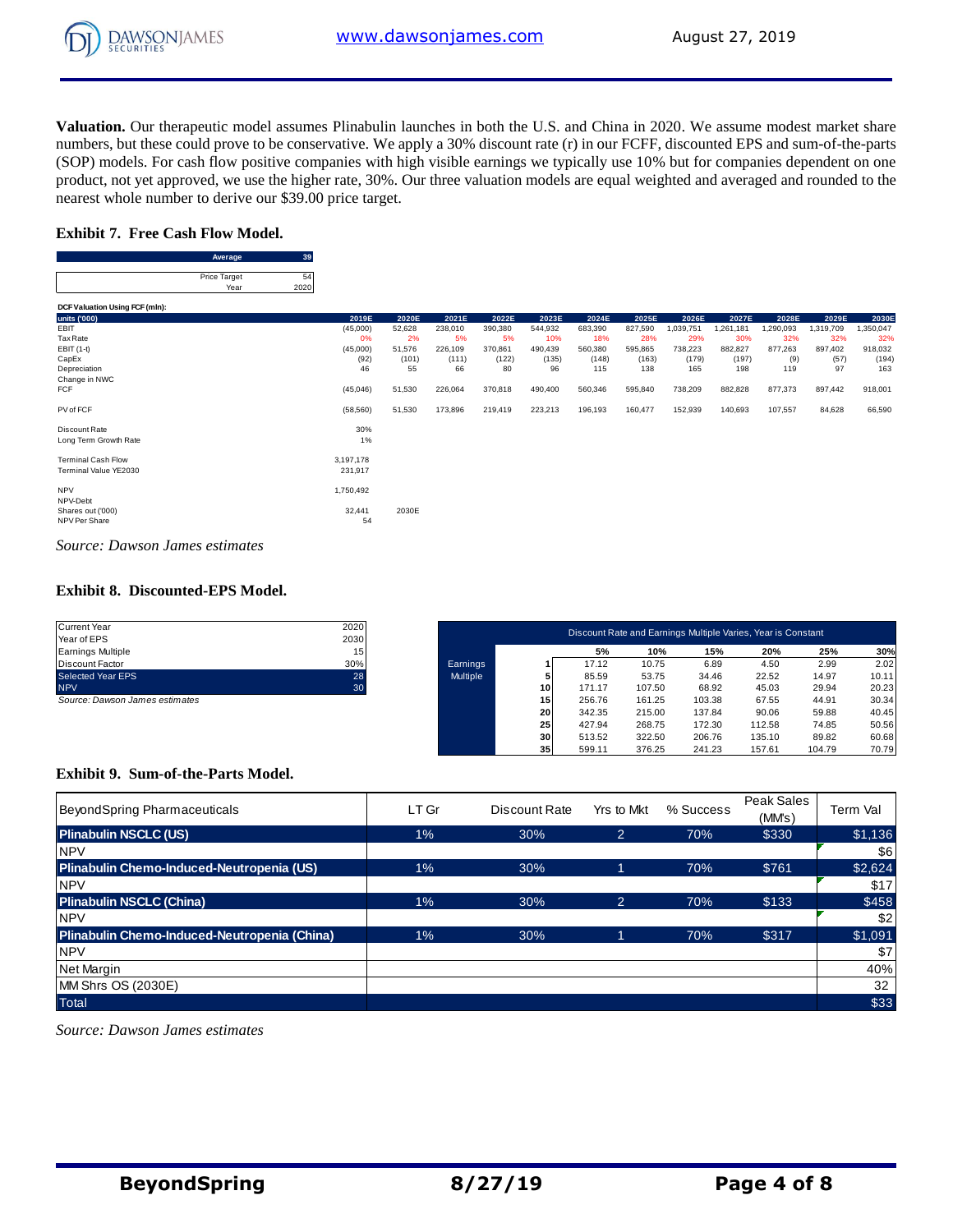

#### **Risk Analysis**

**Investment Risk:** BeyondSpring is an early stage biotechnology company currently with a high expenditures rate and no revenues. A significant element of the company's valuation is associated with its lead clinical candidate Plinabulin. As such, clinical progress with this compound represents the key risk for the company and shareholders.

**Clinical and Regulatory Risk:** There are no assurances that BeyondSpring's products will be approved in China, the U.S., or other markets.

**Commercial Risk:** There can be no assurances that the pipeline products will be commercialized, and even if they receive regulatory approval, there is a risk that BeyondSpring will not be able to secure a commercial partner in the China market or launch Plinabulin successfully through its own sales force in China.

**Financial Risk:** BeyondSpring has a high burn rate and is currently not a profitable company. The company is likely to raise additional capital. There can be no promises that the company will be able to raise the needed capital or that the terms of such, are favorable.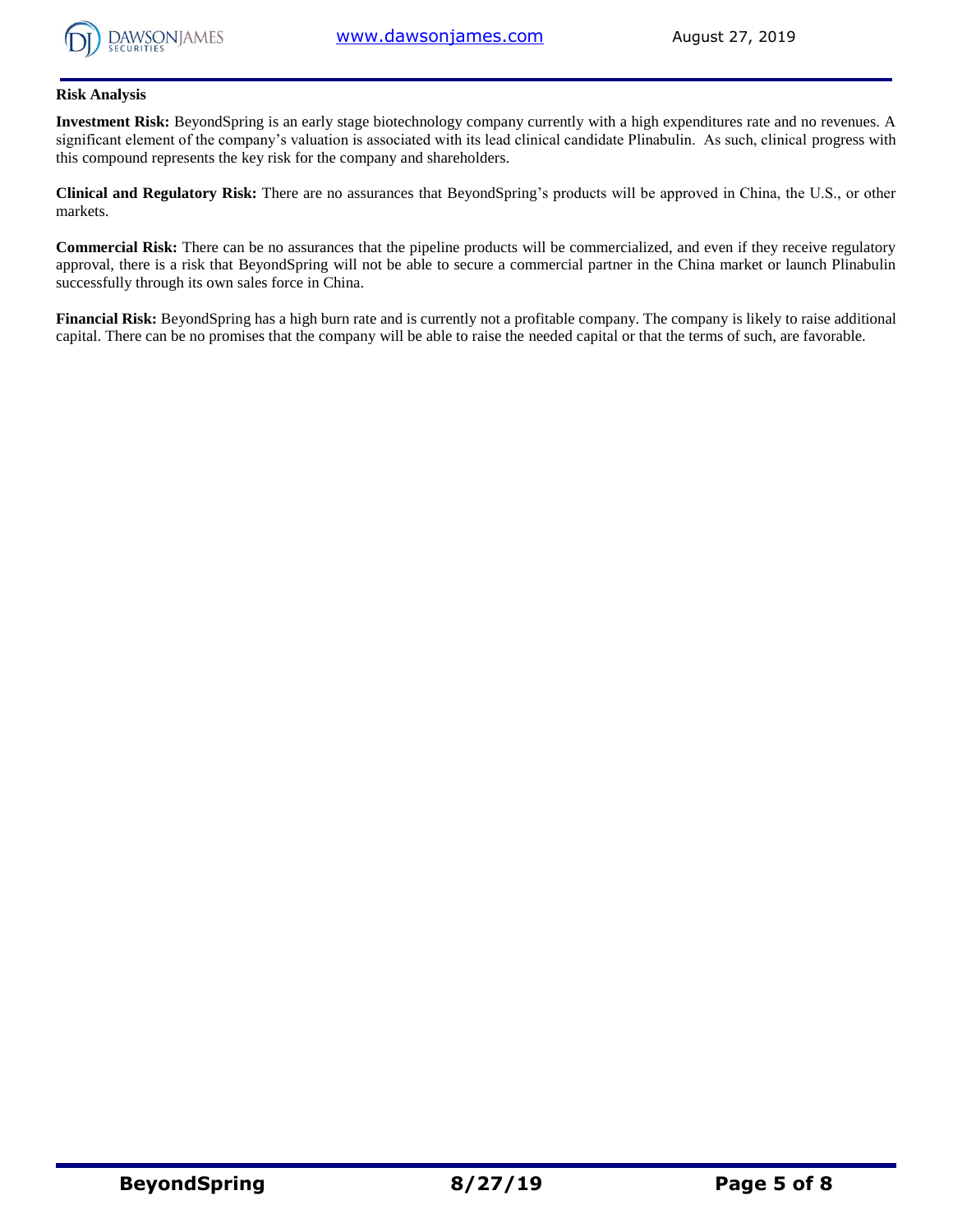

## **Exhibit 10. Income Statement**

| 2025E<br>2028E<br>2029E<br>2030E<br>2018A<br>1Q19A<br>3019E<br>4Q19E<br>2019E<br>2Q20E<br>3Q20E<br>4Q20E<br>2020E<br>2021E<br>2022E<br>2024E<br>2026E<br>2027E<br>2019E<br>1020E<br>2023E<br>71,909<br>238,214<br>321,502<br>329,571<br>5.378<br>6,313<br>23,383<br>122,856<br>176,316<br>206,561<br>271.326<br>305.950<br>313,630<br>5,612<br>6,079<br>$\overline{\phantom{a}}$<br>14,252<br>15,439<br>16,033<br>187,201<br>255,866<br>327,860<br>403,308<br>551,241<br>724,076<br>742,250<br>760,880<br>Revenue from Chemotherapy-Related Neutropenia (US)<br>13,658<br>59,382<br>121,745<br>706,346<br>90,750<br>128,670<br>132,787<br>Revenue from NSCLC (China)<br>2,229<br>2,326<br>2,520<br>2,617<br>9,691<br>40,004<br>51,605<br>63,907<br>76,944<br>105,361<br>120,814<br>124,680<br>$\blacksquare$<br>Revenue from Chemotherapy-Related Neutropenia (China)<br>4,298<br>4,656<br>4,836<br>225,874<br>310,291<br>313,394<br>316,528<br>4,119<br>17,909<br>72,354<br>109,616<br>147,616<br>186,365<br>266,155<br>307,219<br>$\mathbf{r}$<br>25.384<br>26.488<br>28.695<br>29.798<br>110,365<br>306,011<br>471,277<br>643.705<br>797,731<br>958.147<br>1,194,083<br>1.440.330<br>1,472,676<br>1,505,816<br>1,539,767<br>$\Delta \phi$<br>$\Delta \phi$<br>×<br>У.<br>Total royalties, collaborative revenue<br>958.147<br><b>Total Revenue</b><br>25.384<br>26.488<br>28.695<br>29.798<br>110,365<br>306.011<br>471.277<br>643,705<br>797.731<br>1.194.083<br>1.440.330<br>1.472.676<br>1.505.816<br>1.539.767<br>$\sim$<br>×.<br>47,128<br>95,815<br>147,268<br>150,582<br>153,977<br>2,538<br>2.649<br>2,869<br>2,980<br>11,036<br>30,60<br>64,370<br>79,773<br>119,408<br>144,033<br>$\blacksquare$<br>%COGS<br>10%<br>10%<br>10%<br>10%<br>10%<br>10%<br>10%<br>10%<br>10%<br>10%<br>10%<br>10%<br>10%<br>10%<br>10%<br>7,848<br>8,502<br>6,330<br>8,400<br>35,000<br>7,521<br>8,829<br>22,000<br>17,600<br>17,424<br>17,250<br>17,077<br>16,906<br>16,737<br>16,570<br>16,404<br>16,240<br>51,618<br>9,100<br>11,170<br>32,700<br>2%<br>2%<br>2%<br>2%<br>2%<br>2%<br>2%<br>2%<br>2%<br><b>%R&amp;D</b><br>2%<br>2%<br>2%<br>2%<br>2%<br>2%<br>2%<br>2%<br>2 <sup>9</sup><br>2%<br>2%<br>2%<br>5,927<br>10,000<br>3,220<br>3,360<br>3,640<br>3,780<br>14,000<br>15,400<br>16,170<br>16.979<br>17,664<br>18,378<br>18,746<br>19,503<br>1,639<br>2,400<br>2,600<br>3,361<br>17,318<br>18,018<br>19,121<br>%SG&A<br>2%<br>2%<br>2%<br>2%<br>2%<br>2%<br>2%<br>2%<br>2%<br>2%<br>2%<br>2%<br>2%<br>2%<br>2%<br>2%<br>2%<br>2%<br>2%<br>2%<br>2%<br>5,927<br>57.545<br>7.969<br>15.011<br>130.556<br>186.106<br>10.800<br>11.700<br>14.531<br>45.000<br>13.279<br>13.857<br>15.589<br>57.736<br>68.001<br>80.898<br>98.773<br>114.341<br>154,333<br>179.148<br>182.583<br>189,720<br>544.932<br>(57, 545)<br>(45,000)<br>12.631<br>13,683<br>14,210<br>52,628<br>390,380<br>683,390<br>827,590<br>1.290.093<br>1,319,709<br>1,350,047<br>(7,969)<br>(10, 800)<br>(11,700)<br>(14.531)<br>12.104<br>238,010<br>1.039.751<br>1.261.181<br>(455)<br>173<br>211<br>6<br>(37)<br>315 | BeyondSpring Pharmaceuticals.: Income Statement (\$000) |  |  |  |  |  |  |  |  |  |  |  |  |  |  |  |  |  |
|----------------------------------------------------------------------------------------------------------------------------------------------------------------------------------------------------------------------------------------------------------------------------------------------------------------------------------------------------------------------------------------------------------------------------------------------------------------------------------------------------------------------------------------------------------------------------------------------------------------------------------------------------------------------------------------------------------------------------------------------------------------------------------------------------------------------------------------------------------------------------------------------------------------------------------------------------------------------------------------------------------------------------------------------------------------------------------------------------------------------------------------------------------------------------------------------------------------------------------------------------------------------------------------------------------------------------------------------------------------------------------------------------------------------------------------------------------------------------------------------------------------------------------------------------------------------------------------------------------------------------------------------------------------------------------------------------------------------------------------------------------------------------------------------------------------------------------------------------------------------------------------------------------------------------------------------------------------------------------------------------------------------------------------------------------------------------------------------------------------------------------------------------------------------------------------------------------------------------------------------------------------------------------------------------------------------------------------------------------------------------------------------------------------------------------------------------------------------------------------------------------------------------------------------------------------------------------------------------------------------------------------------------------------------------------------------------------------------------------------------------------------------------------------------------------------------------------------------------------------------------------------------------------------------------------------------------------------------------------------------------------------------------------------------------------------------------------------|---------------------------------------------------------|--|--|--|--|--|--|--|--|--|--|--|--|--|--|--|--|--|
|                                                                                                                                                                                                                                                                                                                                                                                                                                                                                                                                                                                                                                                                                                                                                                                                                                                                                                                                                                                                                                                                                                                                                                                                                                                                                                                                                                                                                                                                                                                                                                                                                                                                                                                                                                                                                                                                                                                                                                                                                                                                                                                                                                                                                                                                                                                                                                                                                                                                                                                                                                                                                                                                                                                                                                                                                                                                                                                                                                                                                                                                                        | .: YE December 31                                       |  |  |  |  |  |  |  |  |  |  |  |  |  |  |  |  |  |
|                                                                                                                                                                                                                                                                                                                                                                                                                                                                                                                                                                                                                                                                                                                                                                                                                                                                                                                                                                                                                                                                                                                                                                                                                                                                                                                                                                                                                                                                                                                                                                                                                                                                                                                                                                                                                                                                                                                                                                                                                                                                                                                                                                                                                                                                                                                                                                                                                                                                                                                                                                                                                                                                                                                                                                                                                                                                                                                                                                                                                                                                                        | Revenue:                                                |  |  |  |  |  |  |  |  |  |  |  |  |  |  |  |  |  |
|                                                                                                                                                                                                                                                                                                                                                                                                                                                                                                                                                                                                                                                                                                                                                                                                                                                                                                                                                                                                                                                                                                                                                                                                                                                                                                                                                                                                                                                                                                                                                                                                                                                                                                                                                                                                                                                                                                                                                                                                                                                                                                                                                                                                                                                                                                                                                                                                                                                                                                                                                                                                                                                                                                                                                                                                                                                                                                                                                                                                                                                                                        | Revenue from NSCLC (US)                                 |  |  |  |  |  |  |  |  |  |  |  |  |  |  |  |  |  |
|                                                                                                                                                                                                                                                                                                                                                                                                                                                                                                                                                                                                                                                                                                                                                                                                                                                                                                                                                                                                                                                                                                                                                                                                                                                                                                                                                                                                                                                                                                                                                                                                                                                                                                                                                                                                                                                                                                                                                                                                                                                                                                                                                                                                                                                                                                                                                                                                                                                                                                                                                                                                                                                                                                                                                                                                                                                                                                                                                                                                                                                                                        |                                                         |  |  |  |  |  |  |  |  |  |  |  |  |  |  |  |  |  |
|                                                                                                                                                                                                                                                                                                                                                                                                                                                                                                                                                                                                                                                                                                                                                                                                                                                                                                                                                                                                                                                                                                                                                                                                                                                                                                                                                                                                                                                                                                                                                                                                                                                                                                                                                                                                                                                                                                                                                                                                                                                                                                                                                                                                                                                                                                                                                                                                                                                                                                                                                                                                                                                                                                                                                                                                                                                                                                                                                                                                                                                                                        |                                                         |  |  |  |  |  |  |  |  |  |  |  |  |  |  |  |  |  |
|                                                                                                                                                                                                                                                                                                                                                                                                                                                                                                                                                                                                                                                                                                                                                                                                                                                                                                                                                                                                                                                                                                                                                                                                                                                                                                                                                                                                                                                                                                                                                                                                                                                                                                                                                                                                                                                                                                                                                                                                                                                                                                                                                                                                                                                                                                                                                                                                                                                                                                                                                                                                                                                                                                                                                                                                                                                                                                                                                                                                                                                                                        |                                                         |  |  |  |  |  |  |  |  |  |  |  |  |  |  |  |  |  |
|                                                                                                                                                                                                                                                                                                                                                                                                                                                                                                                                                                                                                                                                                                                                                                                                                                                                                                                                                                                                                                                                                                                                                                                                                                                                                                                                                                                                                                                                                                                                                                                                                                                                                                                                                                                                                                                                                                                                                                                                                                                                                                                                                                                                                                                                                                                                                                                                                                                                                                                                                                                                                                                                                                                                                                                                                                                                                                                                                                                                                                                                                        |                                                         |  |  |  |  |  |  |  |  |  |  |  |  |  |  |  |  |  |
|                                                                                                                                                                                                                                                                                                                                                                                                                                                                                                                                                                                                                                                                                                                                                                                                                                                                                                                                                                                                                                                                                                                                                                                                                                                                                                                                                                                                                                                                                                                                                                                                                                                                                                                                                                                                                                                                                                                                                                                                                                                                                                                                                                                                                                                                                                                                                                                                                                                                                                                                                                                                                                                                                                                                                                                                                                                                                                                                                                                                                                                                                        | <b>Total Product Sales</b>                              |  |  |  |  |  |  |  |  |  |  |  |  |  |  |  |  |  |
|                                                                                                                                                                                                                                                                                                                                                                                                                                                                                                                                                                                                                                                                                                                                                                                                                                                                                                                                                                                                                                                                                                                                                                                                                                                                                                                                                                                                                                                                                                                                                                                                                                                                                                                                                                                                                                                                                                                                                                                                                                                                                                                                                                                                                                                                                                                                                                                                                                                                                                                                                                                                                                                                                                                                                                                                                                                                                                                                                                                                                                                                                        |                                                         |  |  |  |  |  |  |  |  |  |  |  |  |  |  |  |  |  |
|                                                                                                                                                                                                                                                                                                                                                                                                                                                                                                                                                                                                                                                                                                                                                                                                                                                                                                                                                                                                                                                                                                                                                                                                                                                                                                                                                                                                                                                                                                                                                                                                                                                                                                                                                                                                                                                                                                                                                                                                                                                                                                                                                                                                                                                                                                                                                                                                                                                                                                                                                                                                                                                                                                                                                                                                                                                                                                                                                                                                                                                                                        |                                                         |  |  |  |  |  |  |  |  |  |  |  |  |  |  |  |  |  |
|                                                                                                                                                                                                                                                                                                                                                                                                                                                                                                                                                                                                                                                                                                                                                                                                                                                                                                                                                                                                                                                                                                                                                                                                                                                                                                                                                                                                                                                                                                                                                                                                                                                                                                                                                                                                                                                                                                                                                                                                                                                                                                                                                                                                                                                                                                                                                                                                                                                                                                                                                                                                                                                                                                                                                                                                                                                                                                                                                                                                                                                                                        |                                                         |  |  |  |  |  |  |  |  |  |  |  |  |  |  |  |  |  |
|                                                                                                                                                                                                                                                                                                                                                                                                                                                                                                                                                                                                                                                                                                                                                                                                                                                                                                                                                                                                                                                                                                                                                                                                                                                                                                                                                                                                                                                                                                                                                                                                                                                                                                                                                                                                                                                                                                                                                                                                                                                                                                                                                                                                                                                                                                                                                                                                                                                                                                                                                                                                                                                                                                                                                                                                                                                                                                                                                                                                                                                                                        |                                                         |  |  |  |  |  |  |  |  |  |  |  |  |  |  |  |  |  |
|                                                                                                                                                                                                                                                                                                                                                                                                                                                                                                                                                                                                                                                                                                                                                                                                                                                                                                                                                                                                                                                                                                                                                                                                                                                                                                                                                                                                                                                                                                                                                                                                                                                                                                                                                                                                                                                                                                                                                                                                                                                                                                                                                                                                                                                                                                                                                                                                                                                                                                                                                                                                                                                                                                                                                                                                                                                                                                                                                                                                                                                                                        |                                                         |  |  |  |  |  |  |  |  |  |  |  |  |  |  |  |  |  |
|                                                                                                                                                                                                                                                                                                                                                                                                                                                                                                                                                                                                                                                                                                                                                                                                                                                                                                                                                                                                                                                                                                                                                                                                                                                                                                                                                                                                                                                                                                                                                                                                                                                                                                                                                                                                                                                                                                                                                                                                                                                                                                                                                                                                                                                                                                                                                                                                                                                                                                                                                                                                                                                                                                                                                                                                                                                                                                                                                                                                                                                                                        | <b>Expenses:</b>                                        |  |  |  |  |  |  |  |  |  |  |  |  |  |  |  |  |  |
|                                                                                                                                                                                                                                                                                                                                                                                                                                                                                                                                                                                                                                                                                                                                                                                                                                                                                                                                                                                                                                                                                                                                                                                                                                                                                                                                                                                                                                                                                                                                                                                                                                                                                                                                                                                                                                                                                                                                                                                                                                                                                                                                                                                                                                                                                                                                                                                                                                                                                                                                                                                                                                                                                                                                                                                                                                                                                                                                                                                                                                                                                        | Costs of Goods Sold                                     |  |  |  |  |  |  |  |  |  |  |  |  |  |  |  |  |  |
|                                                                                                                                                                                                                                                                                                                                                                                                                                                                                                                                                                                                                                                                                                                                                                                                                                                                                                                                                                                                                                                                                                                                                                                                                                                                                                                                                                                                                                                                                                                                                                                                                                                                                                                                                                                                                                                                                                                                                                                                                                                                                                                                                                                                                                                                                                                                                                                                                                                                                                                                                                                                                                                                                                                                                                                                                                                                                                                                                                                                                                                                                        |                                                         |  |  |  |  |  |  |  |  |  |  |  |  |  |  |  |  |  |
|                                                                                                                                                                                                                                                                                                                                                                                                                                                                                                                                                                                                                                                                                                                                                                                                                                                                                                                                                                                                                                                                                                                                                                                                                                                                                                                                                                                                                                                                                                                                                                                                                                                                                                                                                                                                                                                                                                                                                                                                                                                                                                                                                                                                                                                                                                                                                                                                                                                                                                                                                                                                                                                                                                                                                                                                                                                                                                                                                                                                                                                                                        | Research and Development                                |  |  |  |  |  |  |  |  |  |  |  |  |  |  |  |  |  |
|                                                                                                                                                                                                                                                                                                                                                                                                                                                                                                                                                                                                                                                                                                                                                                                                                                                                                                                                                                                                                                                                                                                                                                                                                                                                                                                                                                                                                                                                                                                                                                                                                                                                                                                                                                                                                                                                                                                                                                                                                                                                                                                                                                                                                                                                                                                                                                                                                                                                                                                                                                                                                                                                                                                                                                                                                                                                                                                                                                                                                                                                                        |                                                         |  |  |  |  |  |  |  |  |  |  |  |  |  |  |  |  |  |
|                                                                                                                                                                                                                                                                                                                                                                                                                                                                                                                                                                                                                                                                                                                                                                                                                                                                                                                                                                                                                                                                                                                                                                                                                                                                                                                                                                                                                                                                                                                                                                                                                                                                                                                                                                                                                                                                                                                                                                                                                                                                                                                                                                                                                                                                                                                                                                                                                                                                                                                                                                                                                                                                                                                                                                                                                                                                                                                                                                                                                                                                                        | General and Administrative                              |  |  |  |  |  |  |  |  |  |  |  |  |  |  |  |  |  |
|                                                                                                                                                                                                                                                                                                                                                                                                                                                                                                                                                                                                                                                                                                                                                                                                                                                                                                                                                                                                                                                                                                                                                                                                                                                                                                                                                                                                                                                                                                                                                                                                                                                                                                                                                                                                                                                                                                                                                                                                                                                                                                                                                                                                                                                                                                                                                                                                                                                                                                                                                                                                                                                                                                                                                                                                                                                                                                                                                                                                                                                                                        |                                                         |  |  |  |  |  |  |  |  |  |  |  |  |  |  |  |  |  |
|                                                                                                                                                                                                                                                                                                                                                                                                                                                                                                                                                                                                                                                                                                                                                                                                                                                                                                                                                                                                                                                                                                                                                                                                                                                                                                                                                                                                                                                                                                                                                                                                                                                                                                                                                                                                                                                                                                                                                                                                                                                                                                                                                                                                                                                                                                                                                                                                                                                                                                                                                                                                                                                                                                                                                                                                                                                                                                                                                                                                                                                                                        |                                                         |  |  |  |  |  |  |  |  |  |  |  |  |  |  |  |  |  |
|                                                                                                                                                                                                                                                                                                                                                                                                                                                                                                                                                                                                                                                                                                                                                                                                                                                                                                                                                                                                                                                                                                                                                                                                                                                                                                                                                                                                                                                                                                                                                                                                                                                                                                                                                                                                                                                                                                                                                                                                                                                                                                                                                                                                                                                                                                                                                                                                                                                                                                                                                                                                                                                                                                                                                                                                                                                                                                                                                                                                                                                                                        | <b>Total Expenses</b>                                   |  |  |  |  |  |  |  |  |  |  |  |  |  |  |  |  |  |
|                                                                                                                                                                                                                                                                                                                                                                                                                                                                                                                                                                                                                                                                                                                                                                                                                                                                                                                                                                                                                                                                                                                                                                                                                                                                                                                                                                                                                                                                                                                                                                                                                                                                                                                                                                                                                                                                                                                                                                                                                                                                                                                                                                                                                                                                                                                                                                                                                                                                                                                                                                                                                                                                                                                                                                                                                                                                                                                                                                                                                                                                                        | Operating Income (Loss)                                 |  |  |  |  |  |  |  |  |  |  |  |  |  |  |  |  |  |
|                                                                                                                                                                                                                                                                                                                                                                                                                                                                                                                                                                                                                                                                                                                                                                                                                                                                                                                                                                                                                                                                                                                                                                                                                                                                                                                                                                                                                                                                                                                                                                                                                                                                                                                                                                                                                                                                                                                                                                                                                                                                                                                                                                                                                                                                                                                                                                                                                                                                                                                                                                                                                                                                                                                                                                                                                                                                                                                                                                                                                                                                                        |                                                         |  |  |  |  |  |  |  |  |  |  |  |  |  |  |  |  |  |
|                                                                                                                                                                                                                                                                                                                                                                                                                                                                                                                                                                                                                                                                                                                                                                                                                                                                                                                                                                                                                                                                                                                                                                                                                                                                                                                                                                                                                                                                                                                                                                                                                                                                                                                                                                                                                                                                                                                                                                                                                                                                                                                                                                                                                                                                                                                                                                                                                                                                                                                                                                                                                                                                                                                                                                                                                                                                                                                                                                                                                                                                                        | Foreign exchange gain (loss), net                       |  |  |  |  |  |  |  |  |  |  |  |  |  |  |  |  |  |
|                                                                                                                                                                                                                                                                                                                                                                                                                                                                                                                                                                                                                                                                                                                                                                                                                                                                                                                                                                                                                                                                                                                                                                                                                                                                                                                                                                                                                                                                                                                                                                                                                                                                                                                                                                                                                                                                                                                                                                                                                                                                                                                                                                                                                                                                                                                                                                                                                                                                                                                                                                                                                                                                                                                                                                                                                                                                                                                                                                                                                                                                                        | Interest income                                         |  |  |  |  |  |  |  |  |  |  |  |  |  |  |  |  |  |
|                                                                                                                                                                                                                                                                                                                                                                                                                                                                                                                                                                                                                                                                                                                                                                                                                                                                                                                                                                                                                                                                                                                                                                                                                                                                                                                                                                                                                                                                                                                                                                                                                                                                                                                                                                                                                                                                                                                                                                                                                                                                                                                                                                                                                                                                                                                                                                                                                                                                                                                                                                                                                                                                                                                                                                                                                                                                                                                                                                                                                                                                                        | Interest expense                                        |  |  |  |  |  |  |  |  |  |  |  |  |  |  |  |  |  |
|                                                                                                                                                                                                                                                                                                                                                                                                                                                                                                                                                                                                                                                                                                                                                                                                                                                                                                                                                                                                                                                                                                                                                                                                                                                                                                                                                                                                                                                                                                                                                                                                                                                                                                                                                                                                                                                                                                                                                                                                                                                                                                                                                                                                                                                                                                                                                                                                                                                                                                                                                                                                                                                                                                                                                                                                                                                                                                                                                                                                                                                                                        | Loss on disposal of property and equipment              |  |  |  |  |  |  |  |  |  |  |  |  |  |  |  |  |  |
|                                                                                                                                                                                                                                                                                                                                                                                                                                                                                                                                                                                                                                                                                                                                                                                                                                                                                                                                                                                                                                                                                                                                                                                                                                                                                                                                                                                                                                                                                                                                                                                                                                                                                                                                                                                                                                                                                                                                                                                                                                                                                                                                                                                                                                                                                                                                                                                                                                                                                                                                                                                                                                                                                                                                                                                                                                                                                                                                                                                                                                                                                        | Net loss on equity method investment                    |  |  |  |  |  |  |  |  |  |  |  |  |  |  |  |  |  |
|                                                                                                                                                                                                                                                                                                                                                                                                                                                                                                                                                                                                                                                                                                                                                                                                                                                                                                                                                                                                                                                                                                                                                                                                                                                                                                                                                                                                                                                                                                                                                                                                                                                                                                                                                                                                                                                                                                                                                                                                                                                                                                                                                                                                                                                                                                                                                                                                                                                                                                                                                                                                                                                                                                                                                                                                                                                                                                                                                                                                                                                                                        |                                                         |  |  |  |  |  |  |  |  |  |  |  |  |  |  |  |  |  |
| 71<br>142<br>827.590<br>544.932                                                                                                                                                                                                                                                                                                                                                                                                                                                                                                                                                                                                                                                                                                                                                                                                                                                                                                                                                                                                                                                                                                                                                                                                                                                                                                                                                                                                                                                                                                                                                                                                                                                                                                                                                                                                                                                                                                                                                                                                                                                                                                                                                                                                                                                                                                                                                                                                                                                                                                                                                                                                                                                                                                                                                                                                                                                                                                                                                                                                                                                        | <b>Total Other Income</b>                               |  |  |  |  |  |  |  |  |  |  |  |  |  |  |  |  |  |
| (14.531)<br>(45.000)<br>52.628<br>238.010<br>390.380<br>683.390<br>1.039.751<br>1.261.181<br>1.290.093<br>1.350.047<br>(57.474)<br>(7.827)<br>(10.800)<br>(11,700)<br>12.104<br>12.631<br>13.683<br>14.210<br>1.319.709                                                                                                                                                                                                                                                                                                                                                                                                                                                                                                                                                                                                                                                                                                                                                                                                                                                                                                                                                                                                                                                                                                                                                                                                                                                                                                                                                                                                                                                                                                                                                                                                                                                                                                                                                                                                                                                                                                                                                                                                                                                                                                                                                                                                                                                                                                                                                                                                                                                                                                                                                                                                                                                                                                                                                                                                                                                                | <b>Pretax Income</b><br>Non Controling Interest         |  |  |  |  |  |  |  |  |  |  |  |  |  |  |  |  |  |
| 242<br>253<br>274<br>284<br>1,053<br>11,900<br>19,519<br>54,493<br>123,010<br>231,725<br>301,528<br>378,354<br>412,830<br>435,504<br>445,516                                                                                                                                                                                                                                                                                                                                                                                                                                                                                                                                                                                                                                                                                                                                                                                                                                                                                                                                                                                                                                                                                                                                                                                                                                                                                                                                                                                                                                                                                                                                                                                                                                                                                                                                                                                                                                                                                                                                                                                                                                                                                                                                                                                                                                                                                                                                                                                                                                                                                                                                                                                                                                                                                                                                                                                                                                                                                                                                           | Income tax benefit                                      |  |  |  |  |  |  |  |  |  |  |  |  |  |  |  |  |  |
| 2%<br>2%<br>2%<br>2%<br>5%<br>10%<br>28%<br>29%<br>329<br>33%<br>2%<br>-51<br>18%<br>30 <sup>o</sup><br>33 <sup>0</sup>                                                                                                                                                                                                                                                                                                                                                                                                                                                                                                                                                                                                                                                                                                                                                                                                                                                                                                                                                                                                                                                                                                                                                                                                                                                                                                                                                                                                                                                                                                                                                                                                                                                                                                                                                                                                                                                                                                                                                                                                                                                                                                                                                                                                                                                                                                                                                                                                                                                                                                                                                                                                                                                                                                                                                                                                                                                                                                                                                                | <b>Tax Rate</b>                                         |  |  |  |  |  |  |  |  |  |  |  |  |  |  |  |  |  |
|                                                                                                                                                                                                                                                                                                                                                                                                                                                                                                                                                                                                                                                                                                                                                                                                                                                                                                                                                                                                                                                                                                                                                                                                                                                                                                                                                                                                                                                                                                                                                                                                                                                                                                                                                                                                                                                                                                                                                                                                                                                                                                                                                                                                                                                                                                                                                                                                                                                                                                                                                                                                                                                                                                                                                                                                                                                                                                                                                                                                                                                                                        |                                                         |  |  |  |  |  |  |  |  |  |  |  |  |  |  |  |  |  |
| 738,223<br>904,532<br>(57, 474)<br>(14, 531)<br>11.862<br>12,378<br>13,410<br>13,925<br>51,576<br>226,109<br>370,861<br>490.439<br>560.380<br>595,865<br>882,827<br>877,263<br>884,205<br>(7.827)<br>(10, 800)<br>(11,700)<br>(45,000)                                                                                                                                                                                                                                                                                                                                                                                                                                                                                                                                                                                                                                                                                                                                                                                                                                                                                                                                                                                                                                                                                                                                                                                                                                                                                                                                                                                                                                                                                                                                                                                                                                                                                                                                                                                                                                                                                                                                                                                                                                                                                                                                                                                                                                                                                                                                                                                                                                                                                                                                                                                                                                                                                                                                                                                                                                                 | <b>GAAP Net Income (Loss)</b>                           |  |  |  |  |  |  |  |  |  |  |  |  |  |  |  |  |  |
| (2,605)<br>(534)                                                                                                                                                                                                                                                                                                                                                                                                                                                                                                                                                                                                                                                                                                                                                                                                                                                                                                                                                                                                                                                                                                                                                                                                                                                                                                                                                                                                                                                                                                                                                                                                                                                                                                                                                                                                                                                                                                                                                                                                                                                                                                                                                                                                                                                                                                                                                                                                                                                                                                                                                                                                                                                                                                                                                                                                                                                                                                                                                                                                                                                                       | Net loss attributable to noncontrolling interests       |  |  |  |  |  |  |  |  |  |  |  |  |  |  |  |  |  |
| (14.531)<br>13.925<br>226.109<br>490.439<br>560.380<br>595.865<br>738.223<br>904.532<br>(54.869)<br>(7.293)<br>(10.800)<br>(11.700)<br>(45.000)<br>11.862<br>12.378<br>13.410<br>51.576<br>370.861<br>882.827<br>877.263<br>884.205                                                                                                                                                                                                                                                                                                                                                                                                                                                                                                                                                                                                                                                                                                                                                                                                                                                                                                                                                                                                                                                                                                                                                                                                                                                                                                                                                                                                                                                                                                                                                                                                                                                                                                                                                                                                                                                                                                                                                                                                                                                                                                                                                                                                                                                                                                                                                                                                                                                                                                                                                                                                                                                                                                                                                                                                                                                    | <b>GAAP Net Income (Loss)</b>                           |  |  |  |  |  |  |  |  |  |  |  |  |  |  |  |  |  |
| 17.69<br>27.26<br>27.37<br>27.88<br>(0.32)<br>(0.47)<br>(0.56)<br>(1.83)<br>0.45<br>0.40<br>0.43<br>0.45<br>1.72<br>7.23<br>11.80<br>15.55<br>18.74<br>23.12<br>27.54<br>(2.42)<br>(0.45)                                                                                                                                                                                                                                                                                                                                                                                                                                                                                                                                                                                                                                                                                                                                                                                                                                                                                                                                                                                                                                                                                                                                                                                                                                                                                                                                                                                                                                                                                                                                                                                                                                                                                                                                                                                                                                                                                                                                                                                                                                                                                                                                                                                                                                                                                                                                                                                                                                                                                                                                                                                                                                                                                                                                                                                                                                                                                              | <b>GAAP-EPS</b>                                         |  |  |  |  |  |  |  |  |  |  |  |  |  |  |  |  |  |
| 15.55<br>(0.56)<br>7.23<br>17.69<br>18.74<br>27.26<br>27.37<br>27.88<br>(2.42)<br>(0.32)<br>(0.45)<br>(0.47)<br>(1.83)<br>0.45<br>0.40<br>0.43<br>0.45<br>1.72<br>11.80<br>23.12<br>27.54                                                                                                                                                                                                                                                                                                                                                                                                                                                                                                                                                                                                                                                                                                                                                                                                                                                                                                                                                                                                                                                                                                                                                                                                                                                                                                                                                                                                                                                                                                                                                                                                                                                                                                                                                                                                                                                                                                                                                                                                                                                                                                                                                                                                                                                                                                                                                                                                                                                                                                                                                                                                                                                                                                                                                                                                                                                                                              | GAAP-EPS (Dil)                                          |  |  |  |  |  |  |  |  |  |  |  |  |  |  |  |  |  |
| 25,076<br>24,565<br>31,294<br>31,420<br>31.545<br>31,799<br>31,926<br>32,054<br>32,182<br>32,441<br>22,665<br>23,029<br>24,052<br>26,102<br>26,128<br>31,154<br>31,185<br>31,216<br>29,921<br>31,672<br>32,311                                                                                                                                                                                                                                                                                                                                                                                                                                                                                                                                                                                                                                                                                                                                                                                                                                                                                                                                                                                                                                                                                                                                                                                                                                                                                                                                                                                                                                                                                                                                                                                                                                                                                                                                                                                                                                                                                                                                                                                                                                                                                                                                                                                                                                                                                                                                                                                                                                                                                                                                                                                                                                                                                                                                                                                                                                                                         | Wgtd Avg Shrs (Bas) - '000s                             |  |  |  |  |  |  |  |  |  |  |  |  |  |  |  |  |  |
| 22,665<br>24,052<br>25,076<br>24,565<br>29,921<br>31,294<br>31,420<br>31.545<br>31,799<br>31,926<br>32,182<br>23,029<br>26,102<br>26,128<br>31,154<br>31,185<br>31,216<br>31,672<br>32,054<br>32,311<br>32,441                                                                                                                                                                                                                                                                                                                                                                                                                                                                                                                                                                                                                                                                                                                                                                                                                                                                                                                                                                                                                                                                                                                                                                                                                                                                                                                                                                                                                                                                                                                                                                                                                                                                                                                                                                                                                                                                                                                                                                                                                                                                                                                                                                                                                                                                                                                                                                                                                                                                                                                                                                                                                                                                                                                                                                                                                                                                         | Watd Ava Shrs (Dil) - '000s                             |  |  |  |  |  |  |  |  |  |  |  |  |  |  |  |  |  |

Source: Dawson James estimates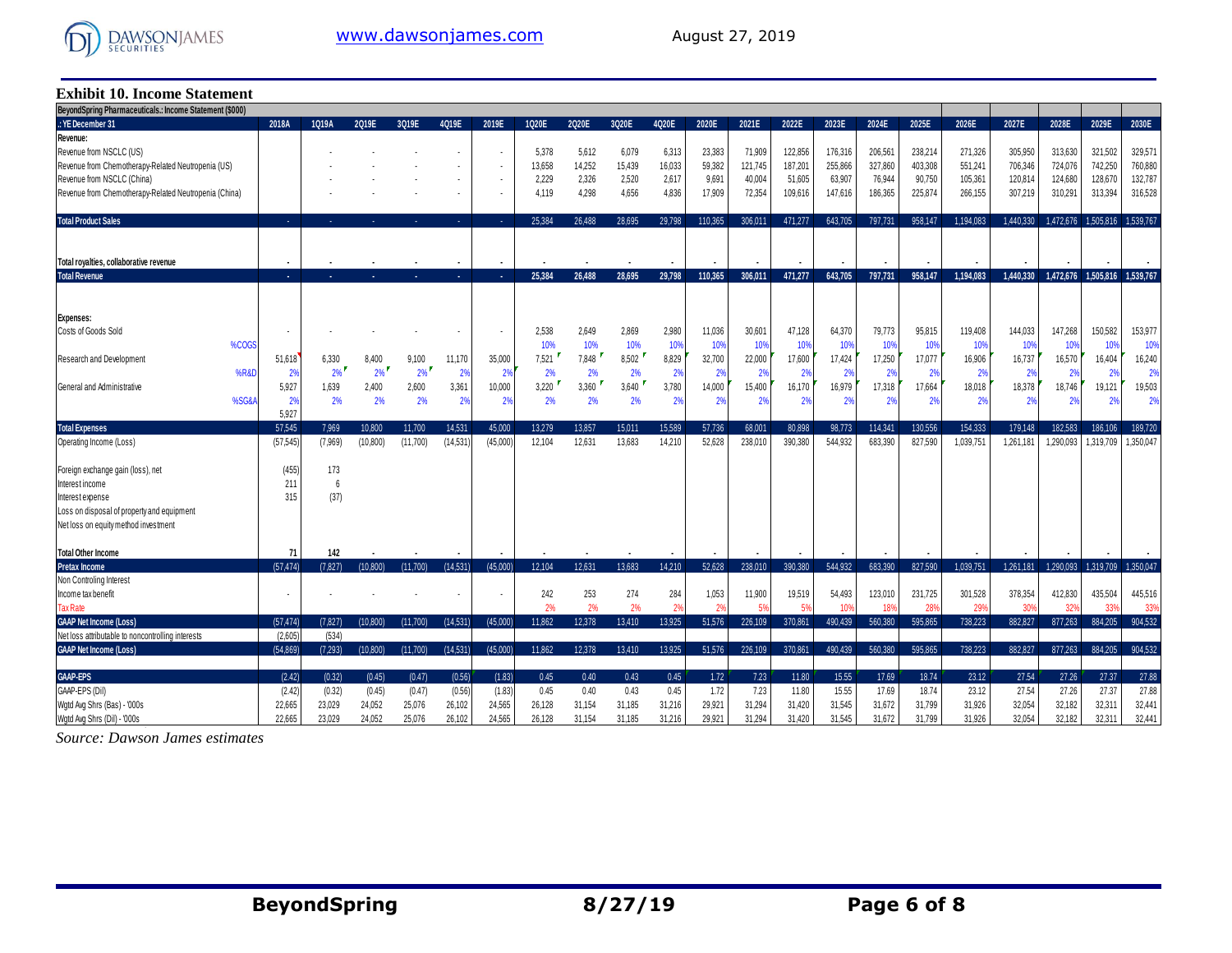

#### **Important Disclosures:**

#### **Price Chart:**



Price target and ratings changes over the past three years: Initiated – Buy – August 16, 2019 – Price Target \$26.00 Update – Buy – August 27, 2019 – Price Target \$26.00

Dawson James Securities, Inc. (the "Firm") is a member of the Financial Industry Regulatory Authority ("FINRA") and the Securities Investor Protection Corporation ("SIPC").

The Firm does not make a market in the securities of the subject company(s). The Firm has NOT engaged in investment banking relationships with BYSI in the prior twelve months, as a manager or co-manager of a public offering and has NOT received compensation resulting from those relationships. The Firm may seek compensation for investment banking services in the future from the subject company(s). The Firm has NOT received any other compensation from the subject company(s) in the last 12 months for services unrelated to managing or co-managing of a public offering.

Neither the research analyst(s) whose name appears on this report nor any member of his (their) household is an officer, director or advisory board member of these companies. The Firm and/or its directors and employees may own securities of the company(s) in this report and may increase or decrease holdings in the future. As of July 31, 2019, the Firm as a whole did not beneficially own 1% or more of any class of common equity securities of the subject company(s) of this report. The Firm, its officers, directors, analysts or employees may affect transactions in and have long or short positions in the securities (or options or warrants related to those securities) of the company(s) subject to this report. The Firm may affect transactions as principal or agent in those securities.

Analysts receive no direct compensation in connection with the Firm's investment banking business. All Firm employees, including the analyst(s) responsible for preparing this report, may be eligible to receive non-product or service specific monetary bonus compensation that is based upon various factors, including total revenues of the Firm and its affiliates as well as a portion of the proceeds from a broad pool of investment vehicles consisting of components of the compensation generated by investment banking activities, including but not limited to shares of stock and/or warrants, which may or may not include the securities referenced in this report.

Although the statements in this report have been obtained from and are based upon recognized statistical services, issuer reports or communications, or other sources that the Firm believes to be reliable, we cannot guarantee their accuracy. All opinions and estimates included in this report constitute the analyst's judgment as of the date of this report and are subject to change without notice.